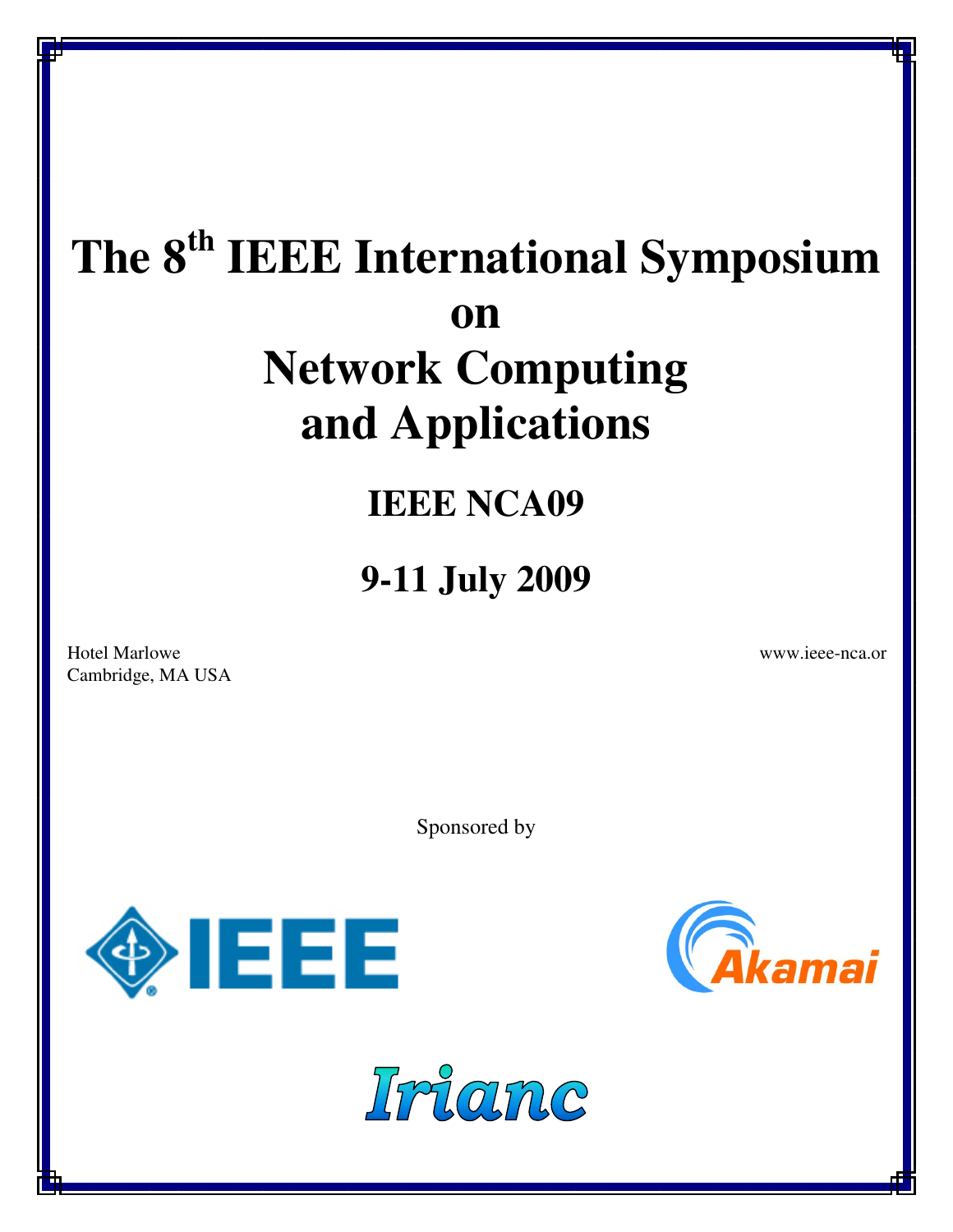# **Technical Program**

Paper presenters are indicated in bold.

### **Thursday, 9 July 2009**

| $7:45 - 8:15$<br>Serrano Foyer   | <b>Registration / Continental Breakfast</b>                                                                                                                                                                                                                                                                    |                                    |
|----------------------------------|----------------------------------------------------------------------------------------------------------------------------------------------------------------------------------------------------------------------------------------------------------------------------------------------------------------|------------------------------------|
| $8:15 - 8:30$<br>Serrano A/B     | <b>Opening Remarks</b>                                                                                                                                                                                                                                                                                         |                                    |
| $8:30 - 9:15$<br>Serrano A/B     | <b>Best Paper Session</b><br>An Experimental Study of Diversity with Off-The-Shelf AntiVirus Engines<br>Ilir Gashi, Vladimir Stankovic (City University London, London UK), Corrado<br>Leita (Symantec, Sophia Antipolis, France) and Olivier Thonnard (Royal Military<br>Academy, EURECOM, Brussels, Belgium) | <b>Session Chair</b><br><b>TBA</b> |
| $9:15 - 10:45$<br>Serrano A/B    | <b>Peer-to-Peer Networks</b><br>QuoCast: A Resource-Aware Algorithm for Reliable Peer-to-Peer<br><b>Multicast</b><br>Mouna Allani, Benoît Garbinato (University of Lausanne, Switzerland),<br>Amirhossein Malekpour and Fernando Pedone (University of Lugano,<br>Switzerland)                                 | <b>Session Chair</b><br><b>TBA</b> |
|                                  | Seed Scheduling for Peer-to-Peer Networks<br>Flavio Esposito, Ibrahim Matta (Boston University, MA, USA), Pietro Michiardi<br>(Eurecom Instiute, Sophia Antipolis, France) Nobuyuki Mitsutake (Boston<br>University, MA, USA) and Damiano Carra (University of Verona, Verona, Italy)                          |                                    |
|                                  | Proximity-Aware Distributed Mutual Exclusion for Effective Peer-to-Peer<br>Replica Management<br>Denvil Smith and Nian-Feng Tzeng (University of Louisiana at Lafayette, LA,<br>USA)                                                                                                                           |                                    |
| $10:45 - 11:00$<br>Serrano Foyer | <b>Break</b>                                                                                                                                                                                                                                                                                                   |                                    |
|                                  | <b>Overlay Networks</b>                                                                                                                                                                                                                                                                                        | <b>Session Chair</b>               |
| $11:00 - 12:00$<br>Serrano A/B   | Streamline: An Architecture for Overlay Multicast<br>Amirhossein Malekpour, Fernando Pedone (University of Lugano, Switzerland),<br>Mouna Allani and Benoît Garbinato (University of Lausanne, Switzerland)                                                                                                    | <b>TBA</b>                         |
|                                  | Towards Improved Overlay Simulation Using Realistic Topologies                                                                                                                                                                                                                                                 |                                    |

*Towards Improved Overlay Simulation Using Realistic Topologies*  Gert Pfeifer, **Ryan Spring** and Christof Fetzer (Dresden University of Technology, Germany)

12:00 - 13:00 Serrano Foyer **Lunch** 

#### **Keynote Session**

| $13:00 - 14:00$ The European Research Council – a new element in EU research policy | TBA |
|-------------------------------------------------------------------------------------|-----|
| <b>Prof. Michal Kleiber, (European Research Council, Member of the Scientific</b>   |     |
| Council, EU, Brussels, Belgium)                                                     |     |

**Session Chair**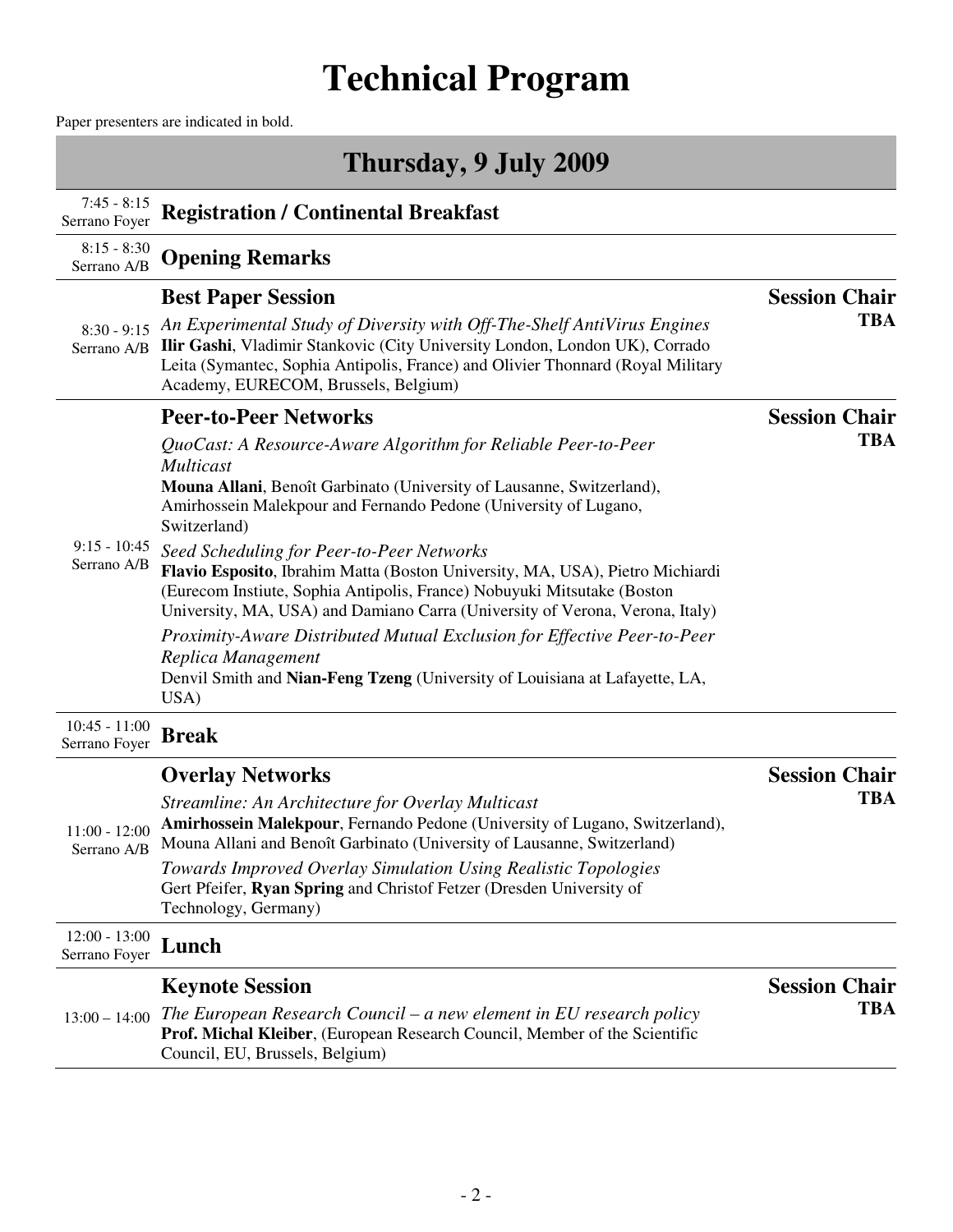|                                  |                                                                                                                                                                                                                                       | <b>Processor Sharing, Job Allocation and Resource Selection</b><br>Analysis of Round-Robin Implementations of Processor Sharing, Including                                                                                                                                                                                                                                      | <b>Session Chair</b><br><b>TBA</b> |
|----------------------------------|---------------------------------------------------------------------------------------------------------------------------------------------------------------------------------------------------------------------------------------|---------------------------------------------------------------------------------------------------------------------------------------------------------------------------------------------------------------------------------------------------------------------------------------------------------------------------------------------------------------------------------|------------------------------------|
| $14:00 - 15:30$<br>Serrano A/B   | Overhead<br>Steve Thompson, Lester Lipsky (University of Connecticut, CT, USA), Sarah<br>Tasneem (Eastern Connecticut State University, CT, USA) and Feng Zhang<br>(University of Connecticut, CT, USA)                               |                                                                                                                                                                                                                                                                                                                                                                                 |                                    |
|                                  | Comparison of Price-based Static and Dynamic Job Allocation Schemes<br>for Grid Computing Systems<br>Satish Penmatsa (Southern Arkansas University AR, USA) and Anthony<br>Chronopoulos (University of Texas at San Antonio, TX, USA) |                                                                                                                                                                                                                                                                                                                                                                                 |                                    |
|                                  |                                                                                                                                                                                                                                       | A Rule based Co-operative Approach for Cell Selection in High Speed<br>Cellular Networks<br><b>Joseph Gomes</b> (Bowie State University, MD, USA)                                                                                                                                                                                                                               |                                    |
|                                  |                                                                                                                                                                                                                                       | <b>Distributed Dependable Storage</b>                                                                                                                                                                                                                                                                                                                                           | <b>Session Chair</b>               |
|                                  |                                                                                                                                                                                                                                       | <b>Sharing Private Information Across Distributed Databases</b><br>Michael Siegenthaler and Ken Birman (Cornell University, NY, USA)                                                                                                                                                                                                                                            | <b>TBA</b>                         |
|                                  |                                                                                                                                                                                                                                       | 15:30 - 16:30 Energy-Aware Prefetching for Parallel Disk Systems: Algorithms, Models,<br>Serrano A/B and Evaluation<br>Adam Manzanares, Xiaojun Ruan, Shu Yin (Auburn University, AL, USA),<br>Mais Nijim (University of Southern Mississippi, MO, USA), WeiLuo (China Ship<br>Development and Design Center, Wuhan, Hubei, China) and Xiao Qin (Auburn<br>University, AL, USA) |                                    |
| $16:30 - 16:45$<br>Serrano Foyer |                                                                                                                                                                                                                                       | <b>Break</b>                                                                                                                                                                                                                                                                                                                                                                    |                                    |
|                                  |                                                                                                                                                                                                                                       | <b>Biologically Inspired and Cognitive Approaches to Mission</b><br><b>Survivability (BIOCOMS) Workshop</b>                                                                                                                                                                                                                                                                     | <b>Session Chair</b><br><b>TBA</b> |
|                                  |                                                                                                                                                                                                                                       | From Auto-adaptive to Survivable and Self-Regenerative Systems -<br>Successes, Challenges, and Future<br>Michael Atighetchi and Partha Pal (BBN Technologies, Cambridge, MA, USA)                                                                                                                                                                                               |                                    |
| Parallel Sessions                | $\Lambda$ onerr<br>ñ                                                                                                                                                                                                                  | <b>Generic Danger Detection for Mission Continuity</b><br>Richard Ford, Attila Ondi, William Allen, Katherine Hoffman (Florida Institute<br>of Technology, FL, USA) and Marco Carvalho (Institute for Machine and Human<br>Cognition, FL, USA)                                                                                                                                  |                                    |
|                                  |                                                                                                                                                                                                                                       | Survivability Through Run-Time Software Evolution<br><b>Sharon Simmons</b> and Dennis Edwards (University of West Florida, FL, USA)                                                                                                                                                                                                                                             |                                    |
| $16:45 - 17:45$                  |                                                                                                                                                                                                                                       | <b>Trustworthy Network Computing (TNC) Workshop</b>                                                                                                                                                                                                                                                                                                                             | <b>Session Chair</b>               |
|                                  |                                                                                                                                                                                                                                       | Automating Intrusion Response via Virtualization for Realizing<br>Uninterruptible Web Services                                                                                                                                                                                                                                                                                  | <b>TBA</b>                         |
|                                  | Serrano B                                                                                                                                                                                                                             | Yih Huang and Anup K. Ghosh (George Mason University, VA, USA)<br>Investigating the use of Topology Adaptation for Robust Multi-Path<br>Transport: A Preliminary Study<br>Marco Arguedas, Carlos Perez, Marco Carvalho, Adrian Granados (Institute for<br>Human and Machine Cognition, FL, USA), Kelli Hoback and Wayne Kraus<br>(Rockwell Collins, IA, USA)                    |                                    |
|                                  |                                                                                                                                                                                                                                       | Wireless Transmission Energy Analysis for Interference-Aware and<br>Confidentiality-Enhanced Multipath Routing<br>Chung-wei Lee (University of Illinois at Springfield, IL, USA)                                                                                                                                                                                                |                                    |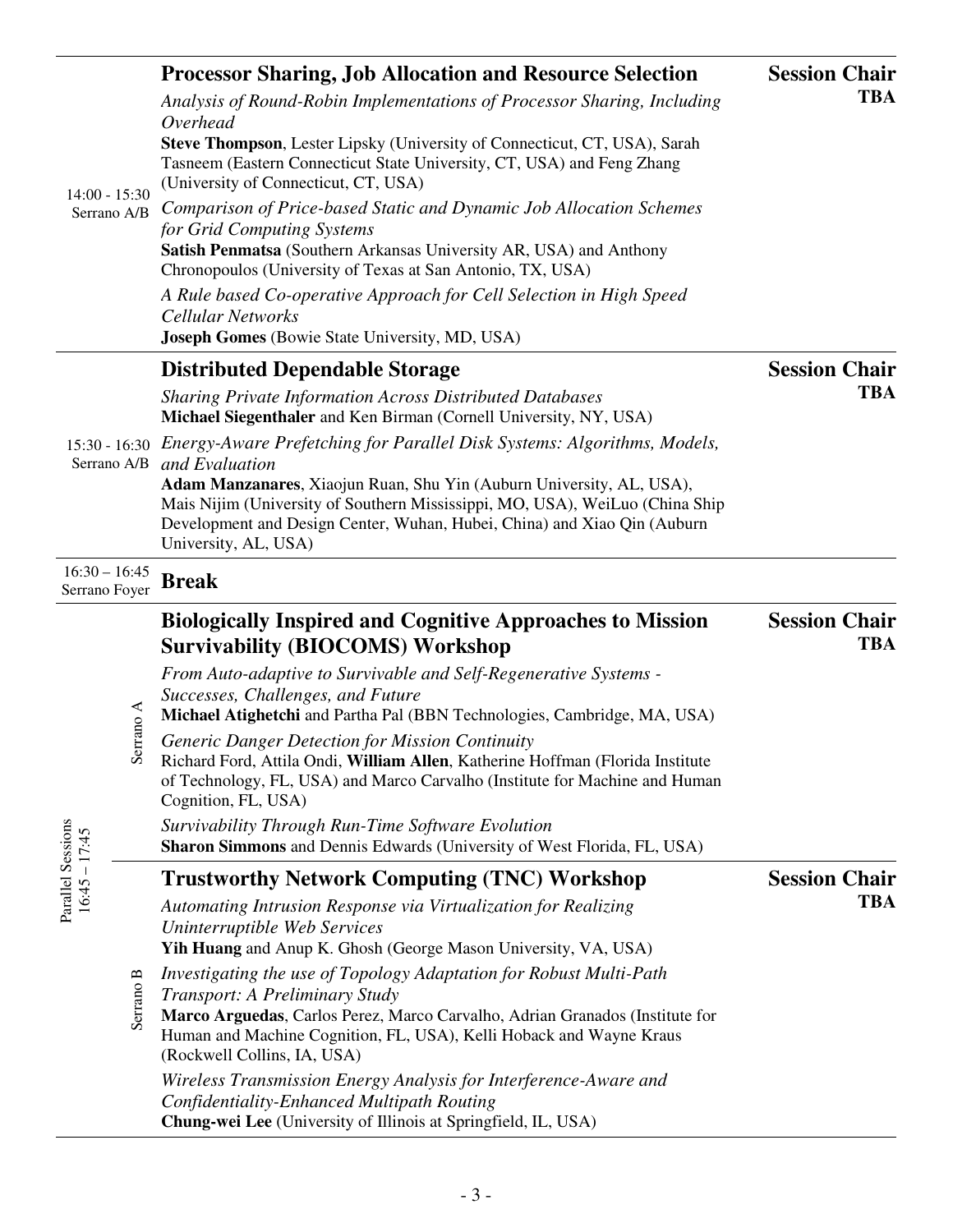|                                | <b>Adaptive Cloud &amp; Grid Computing (AGC) Workshop and</b><br><b>Short Papers (Cloud Computing)</b>                                                                                                       | <b>Session Chair</b><br><b>TBA</b> |
|--------------------------------|--------------------------------------------------------------------------------------------------------------------------------------------------------------------------------------------------------------|------------------------------------|
| $17:45 - 18:45$<br>Serrano A   | GliteVM: How Science and Business may benefit from Virtualization<br><b>Giuseppe Minutoli</b> and Antonio Puliafito (University of Messina, Italy)                                                           |                                    |
|                                | Customizing Network Functions for High Performance Cloud Computing<br>Takahiro Miyamoto, Michiaki Hayashi and Hideaki Tanaka (KDDI R&D<br>Laboratories Inc., Optical Network Architecture Laboratory, Japan) |                                    |
|                                | Volunteer Computing and Desktop Cloud: the Cloud@Home Paradigm<br>Vincenzo D. Cunsolo, Salvatore Distefano, Antonio Puliafito and Marco Scarpa<br>(University of Messina, Italy)                             |                                    |
|                                | $18:45 - 19:00$ On your own                                                                                                                                                                                  |                                    |
| $19:00 - 20:00$<br>Serrano A/B | <b>Reception</b>                                                                                                                                                                                             |                                    |

## **Friday, 10 July 2009**

### 8:00 - 8:30 Serrano Foyer **Continental Breakfast**

|                                  | <b>Network Security</b>                                                                                                                                                                                                       | <b>Session Chair</b> |
|----------------------------------|-------------------------------------------------------------------------------------------------------------------------------------------------------------------------------------------------------------------------------|----------------------|
| $8:30 - 10:30$<br>Serrano A/B    | A Collusion-Resistant Distributed Scalar Product Protocol With<br>Application To Privacy-Preserving Computation of Trust<br>Carlos Aguilar Melchor, Boussad Ait-Salem and Philippe Gaborit (University of<br>Limoges, France) | <b>TBA</b>           |
|                                  | A Privacy Preserving Intrusion Tolerant Voting Architecture<br>Soontaree Tanaraksiritavorn and Shivakant Mishra (University of Colorado,<br>CO, USA)                                                                          |                      |
|                                  | Detecting Botnets Using Command and Control Traffic<br>Basil AsSadhan, José M. F. Moura (Carnegie Mellon University, PA, USA),<br>David Lapsley, Christine Jones and W. Timothy Strayer (BBN Technologies, MA,<br>USA)        |                      |
|                                  | Evaluating Files to Audit for Detecting Intrusions in FileSystem Data<br>Jesus Molina (Fujitsu Laboratories of America, MD, USA) and Michel Cukier<br>(University of Maryland, MD, USA)                                       |                      |
| $10:30 - 11:00$<br>Serrano Foyer | <b>Break</b>                                                                                                                                                                                                                  |                      |
| $11:00 - 12:30$<br>Serrano A/B   | <b>Sensor Networks and Mobile Ad-Hoc Networks (MANETs)</b>                                                                                                                                                                    | <b>Session Chair</b> |
|                                  | A Case for Meta-Triggers in Wireless Sensor Networks<br>Goce Trajcevski, Nikolay Valtchanov, Oliviu Ghica and Peter Scheuermann<br>(Northwestern University IL, USA)                                                          | <b>TBA</b>           |
|                                  | Digital Investigation of Wormhole Attacks in Wireless Sensor Networks<br>Bayrem Triki, Slim Rekhis and Noureddine Boudriga (University of the 7th of<br>November at Carthage, Tunisia)                                        |                      |
|                                  | TinyPairing: Computing Tate Pairing on Sensor Nodes with Higher Speed<br>and Less Memory<br>Xiaokang Xiong, Duncan S. Wong and Xiaotie Deng (City University of Hong                                                          |                      |
|                                  | Kong, China)                                                                                                                                                                                                                  |                      |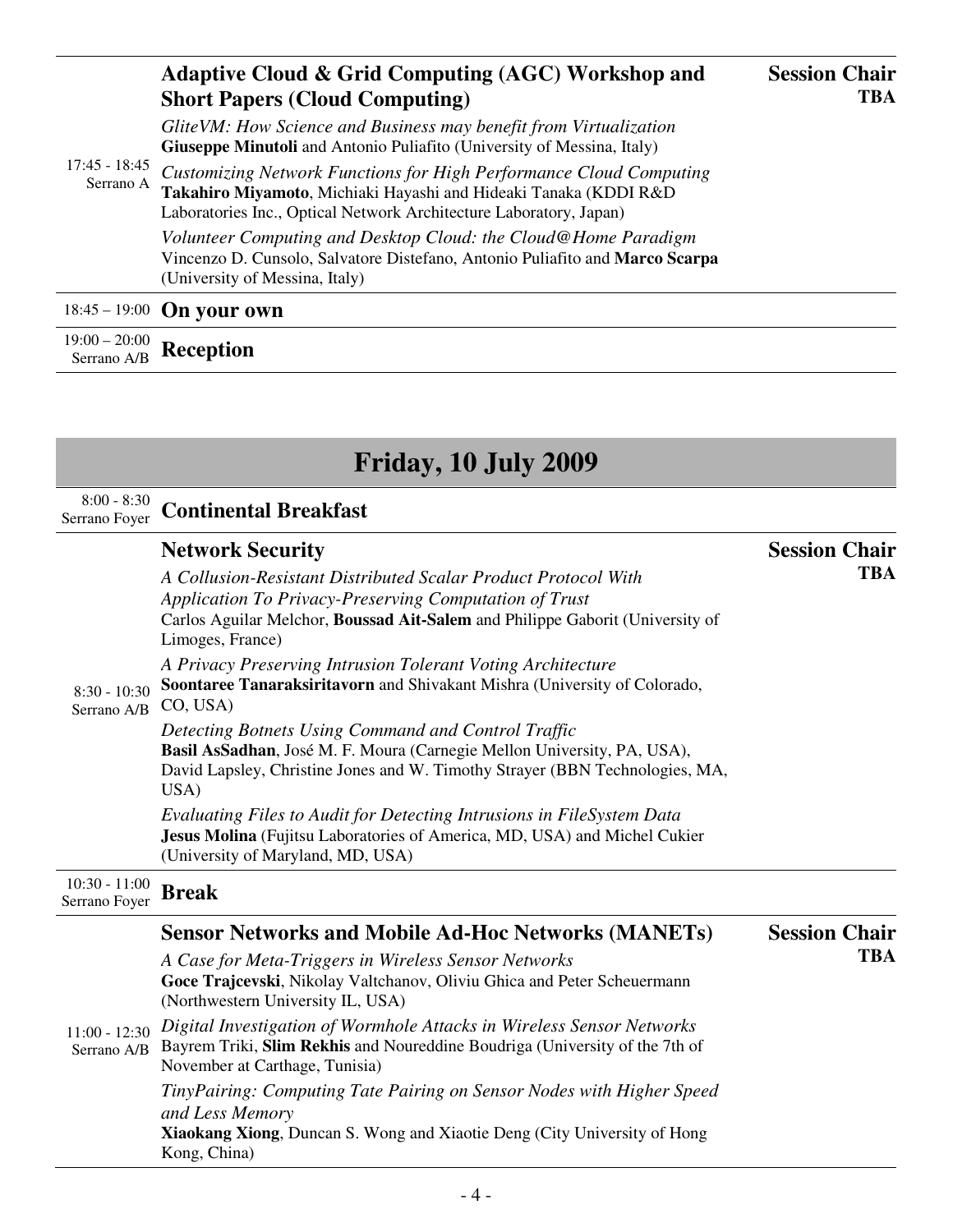| 12:30 - 13:30<br>Serrano Foyer   | Lunch                                                                                                                                                                                                                                                                                                                                                                                                                                                                                                                                                                                                                                                                                                                                                                                                                                                                                                                                                                                                                                                                                                                                                     |                                    |
|----------------------------------|-----------------------------------------------------------------------------------------------------------------------------------------------------------------------------------------------------------------------------------------------------------------------------------------------------------------------------------------------------------------------------------------------------------------------------------------------------------------------------------------------------------------------------------------------------------------------------------------------------------------------------------------------------------------------------------------------------------------------------------------------------------------------------------------------------------------------------------------------------------------------------------------------------------------------------------------------------------------------------------------------------------------------------------------------------------------------------------------------------------------------------------------------------------|------------------------------------|
| $13:30 - 14:15$<br>Serrano A/B   | <b>Best Paper Session</b><br>Simulating Fixed Virtual Nodes for Adapting Wireline Protocols to<br><b>MANET</b><br>Jiang Wu, Nancy Griffeth (City University of New York, NY, USA), Nancy<br>Lynch, Calvin Newport (Massachusetts Institute of Technology, MA, USA) and<br>Ralph Droms (Cisco Systems, USA)                                                                                                                                                                                                                                                                                                                                                                                                                                                                                                                                                                                                                                                                                                                                                                                                                                                | <b>Session Chair</b><br><b>TBA</b> |
| 14:15 - 15:15<br>Serrano A/B     | <b>Keynote Session</b><br>Sustainability and the Office of CyberInfrastructure<br>Jennifer M. Schopf (Office of CyberInfrastructure, National Science Foundation<br>(NSF), USA, and CyberInformatics Group, Woods Hole Oceanographic Institute)                                                                                                                                                                                                                                                                                                                                                                                                                                                                                                                                                                                                                                                                                                                                                                                                                                                                                                           | <b>Session Chair</b><br><b>TBA</b> |
| $15:15 - 15:30$<br>Serrano Foyer | <b>Break</b>                                                                                                                                                                                                                                                                                                                                                                                                                                                                                                                                                                                                                                                                                                                                                                                                                                                                                                                                                                                                                                                                                                                                              |                                    |
| 15:30 - 17:30<br>Serrano A/B     | <b>Virtualization and Quality of Service</b><br>Maintaining Network QoS Across NIC Device Driver Failures Using<br>Virtualization<br>Michael Le, Andrew Gallagher, Yuval Tamir (University of California at Los<br>Angeles, CA, USA) and Yoshio Turner (HP Laboratories, CA, USA)<br>Improving Virtualized Windows Network Performance by Delegating<br><b>Network Processing</b><br>Younggyun Koh, Calton Pu (Georgia Institute of Technology, GA, USA),<br>Yasushi Shinjo, Hideki Eiraku, Go Saito and Daiyuu Nobori (University of<br>Tsukuba, Tsukuba Ibaraki, Japan)<br>Introducing Virtual Execution Environments for Application Lifecycle<br>Management and SLA-Driven Resource Distribution within Service<br>Providers<br>Iñigo Goiri, Ferran Julia, Jorge Ejarque, Marc de Palol, Rosa Badia, Jordi Guitart<br>and Jordi Torres (Barcelona Supercomputing Center, Barcelona, Spain)<br>Quality of Service Specifications: A Semantic Approach<br>Achilles Colombo Prudêncio, Roberto Willrich (Santa Catarina Federal<br>University, Florianópolis, Brazil) Michel Diaz and Said Tazi (LAAS-CNRS and<br>Toulouse University, Toulouse, France) | <b>Session Chair</b><br><b>TBA</b> |
|                                  | 17:30 - 19:00 On your own                                                                                                                                                                                                                                                                                                                                                                                                                                                                                                                                                                                                                                                                                                                                                                                                                                                                                                                                                                                                                                                                                                                                 |                                    |
| $10.00 - 21.00$                  |                                                                                                                                                                                                                                                                                                                                                                                                                                                                                                                                                                                                                                                                                                                                                                                                                                                                                                                                                                                                                                                                                                                                                           |                                    |

19:00 – 21:00 Serrano C **Banquet**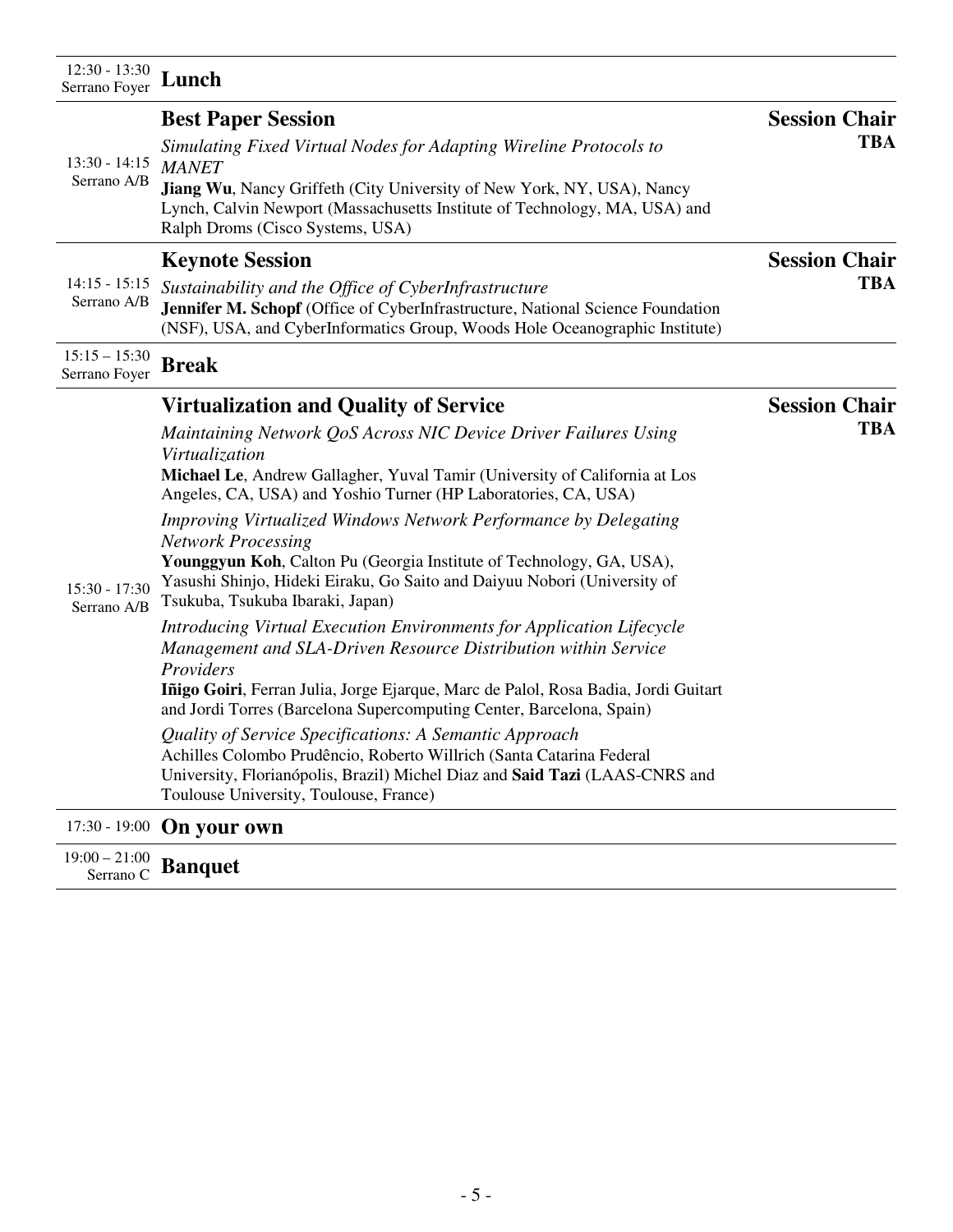# **Saturday, 11 July 2009**

### 8:00 - 8:20 Serrano Foyer **Continental Breakfast**

| $8:20 - 10:20$<br>Serrano A/B    | <b>Wireless and Mobile Ad-hoc Networks (MANETs)</b>                                                                                                                                                  | <b>Session Chair</b> |
|----------------------------------|------------------------------------------------------------------------------------------------------------------------------------------------------------------------------------------------------|----------------------|
|                                  | Estimating the Impact of Mobility Models' Parameters on Mobility Metrics<br>in MANETs                                                                                                                | <b>TBA</b>           |
|                                  | Elmano Cavalcanti and Marco Spohn (Federal University of Campina Grande,<br>Campina Grande, PB, Brazil)                                                                                              |                      |
|                                  | Performance Evaluation of Concurrent Multipath Transfer using SCTP<br><b>Multihoming in Multihop Wireless Networks</b><br><b>Ilknur Aydin</b> and Chien-Chung Shen (University of Delaware, DE, USA) |                      |
|                                  | Unequal Error Protection (UEP) for Wavelet-Based Wireless 3D Mesh<br>Transmission<br>Fan Wu (Tuskegee University, AL, USA), Emmanuel Agu, Clifford Lindsay and                                       |                      |
|                                  | <b>Chung-han Chen</b><br>Introducing Probability in RFID Reader-to-Reader Anti-collision                                                                                                             |                      |
|                                  | Filippo Gandino, Renato Ferrero, Bartolomeo Montrucchio and Maurizio<br>Rebaudengo (Politecnico di Torino, Torino, Italy)                                                                            |                      |
| $10:20 - 10:40$<br>Serrano Foyer | <b>Break</b>                                                                                                                                                                                         |                      |

| $10:40 - 12:00$<br>Serrano A/B | <b>Short Papers 1 – Security</b>                                                                                                                                                                                                         | <b>Session Chair</b> |
|--------------------------------|------------------------------------------------------------------------------------------------------------------------------------------------------------------------------------------------------------------------------------------|----------------------|
|                                | Empirical Study of Tolerating Denial-of-Service Attacks with the Fosel<br>Architecture<br>Hakem Beitollahi and Geert Deconinck (Katholieke Universiteit Leuven, Leuven,<br>Belgium) Presented by Hassan Salmani (Connecticut University) | <b>TBA</b>           |
|                                | TTM Based Security Enhancement for Inter-domain Routing Protocol<br><b>Peidong Zhu, Xiangjiang Hu and Xiaoqiang Wang (National University of</b><br>Defense Technology, Hunan, China)                                                    |                      |
|                                | <b>Attribute-based Prevention of Phishing Attacks</b><br>Michael Atighetchi and Partha Pal (BBN Technologies, Cambridge, USA)                                                                                                            |                      |
|                                | <b>FIRST: Forensic Internet Replay Sequencing Tool</b><br>Michael Kelly and Sean Geoghegan (University of Arkansas at Little Rock, AR<br>USA)                                                                                            |                      |
| 10.00 $12.00$                  |                                                                                                                                                                                                                                          |                      |

12:00 - 13:00 Serrano C **Lunch** 

|                                | <b>Short Papers 2 – Peer-to-peer and Data Transfer</b>                         | <b>Session Chair</b> |
|--------------------------------|--------------------------------------------------------------------------------|----------------------|
| $13:00 - 14:20$<br>Serrano A/B | Adaptive Network Coding for Heterogeneous Peer-to-peer Streaming               | <b>TBA</b>           |
|                                | Systems                                                                        |                      |
|                                | Min Yang and Yuanyuan Yang (State University of New York, Stony Brook,         |                      |
|                                | NY, USA)                                                                       |                      |
|                                | <b>Small Coalitions: Lightweight Collaboration for Efficient P2P Downloads</b> |                      |
|                                | Ghassan Karame (ETH Zürich, Zürich, Switzerland), Mario Cagalj (University of  |                      |
|                                | Split, Split, Croatia) and Srdjan Capkun (ETH Zürich, Zürich, Switzerland)     |                      |
|                                | Presented by Kasper Bonne Rasmussen (ETH Zürich, Zürich, Switzerland)          |                      |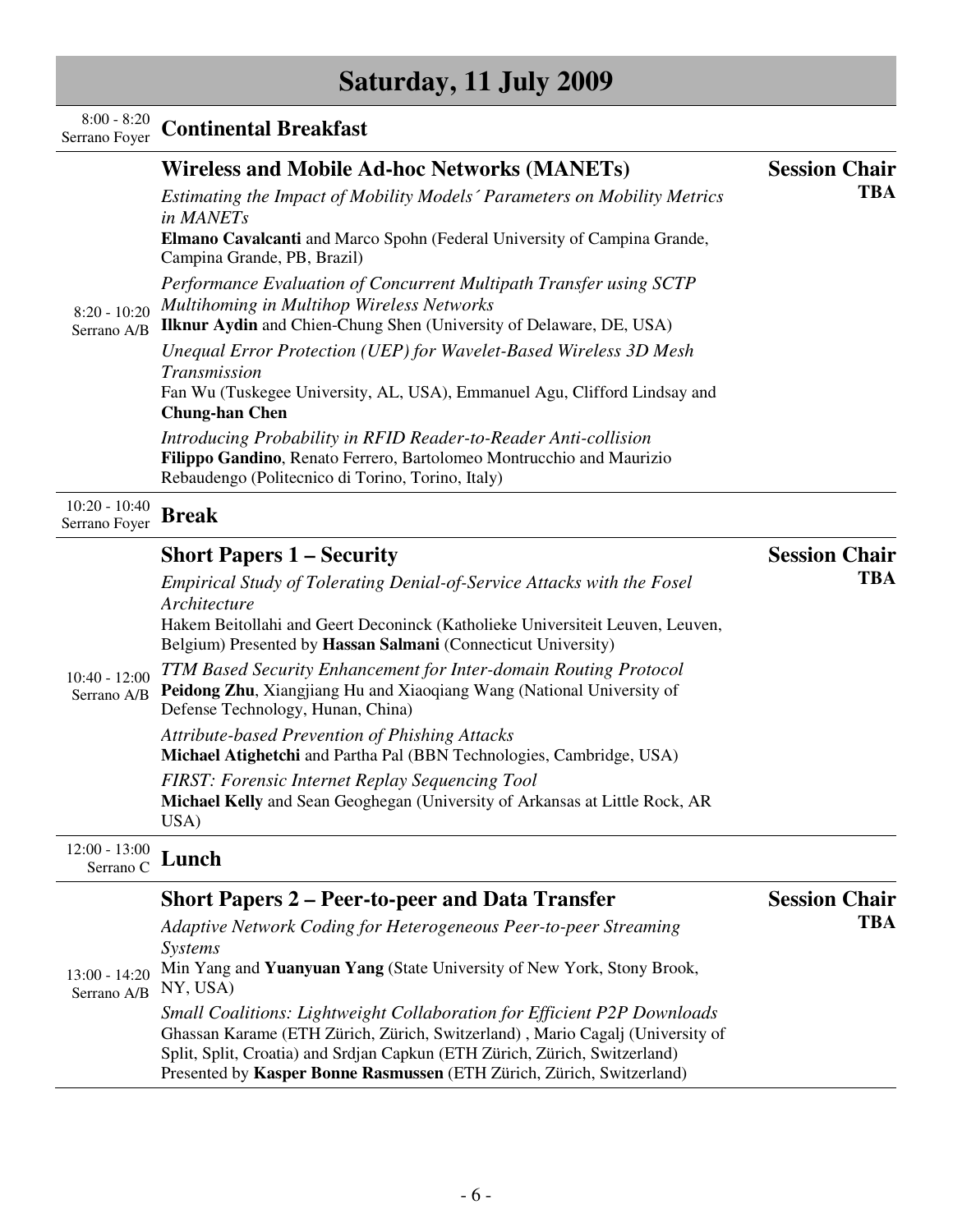#### **(continued)**

*A Distributed Algorithm for Web Content Replication* **Sharrukh Zaman** and Daniel Grosu (Wayne State University, MI, USA)

*A Novel Congestion Control Algorithm for High Performance Bulk Data Transfer* 

**Yongmao Ren**, Haina Tang, Jun Li and Hualin Qian (Graduate University of Chinese Academy of Sciences, Beijing, China)

| $14:20 - 14:40$ | <b>Break</b> |
|-----------------|--------------|
| Serrano Foyer   |              |

#### **Short Papers 3 – Wireless Networks**

*A Rapid Tag Identification Method with Two Slots in RFID Systems* Yong Hwan Kim, Sung Soo Kim and **Kwang Seon Ahn** (Kyungpook National University Daegu, Korea)

**Session Chair**

**Session Chair**

**TBA**

**TBA**

*Serving Handing Over Stations within the Mobile IEEE 802.16 Mesh Mode Context* 

**Neila Krichene** and Noureddine Boudriga (University of Carthage, Tunisia)

*Functional and Performance Analysis of CalRadio 1 platform*

Riccardo Manfrin, **Andrea Zanella** and Michele Zorzi (University of Padova, Italy)

#### *RL-based Queue Management for QoS Support in Multi-Channel Multi-Radio Mesh Networks*

**Yu Zhou**, Mira Yun, Timothy Kim (The George Washington University, Washington, DC, USA), Amrinder Arora (Bowie State University, Bowie, MD, USA) and Hyeong-Ah Choi (The George Washington University, Washington, DC, USA)

#### **Short Papers 4 – Architectures and Protocols**

*A New Architecture for Optical Burst Switching Networks Based on Cooperative Control* 

**Nuno Garcia** (Universidade Lusófona de Humanidades e Tecnologias, Lisboa, Portugal and University of Beira Interior, Covilhã, Portugal), Mário Freire, Przemyslaw Lenkiewicz (University of Beira Interior, Covilhã, Portugal) and Paulo Monteiro (Universidade de Aveiro, Aveiro, Portugal and Nokia Siemens Networks Portugal S.A., Amadora, Portugal)

*Optimizations of Large Receive Offload in Xen* 

**Hitoshi Oi** and Fumio Nakajima (The University of Aizu, Aizu Wakamatsu,

- Japan)
- Serrano B *TTEthernet Dataflow Concept*

**Wilfried Steiner**, Guenther Bauer (TTTech Computertechnik AG), Brendan Hall, Michael Paulitsch and Srivatsan Varadarajan (Honeywell)

*Fast Macro Handover Scheme in Hierarchical IP networks* Sung-Hyun Nam, **Hyun-Woo Hwang**, Ju-Hyun Kim and Kyung-Geun Lee (Sejong University, Seoul, Korea)

*Efficient Filtering Algorithm for Repeated Queries in DNS Log*  **Zheng Wang** (China Internet Network Information Center, China; Chinese Academy of Sciences, China; and Graduate University of Chinese Academy of Sciences, China), Xiaodong Lee, Jian Jin (China Internet Network Information Center, China and Chinese Academy of Sciences, China) and Baoping Yan (Chinese Academy of Sciences, China)

16:20 – 16:30 Serrano A **Closing Remarks**